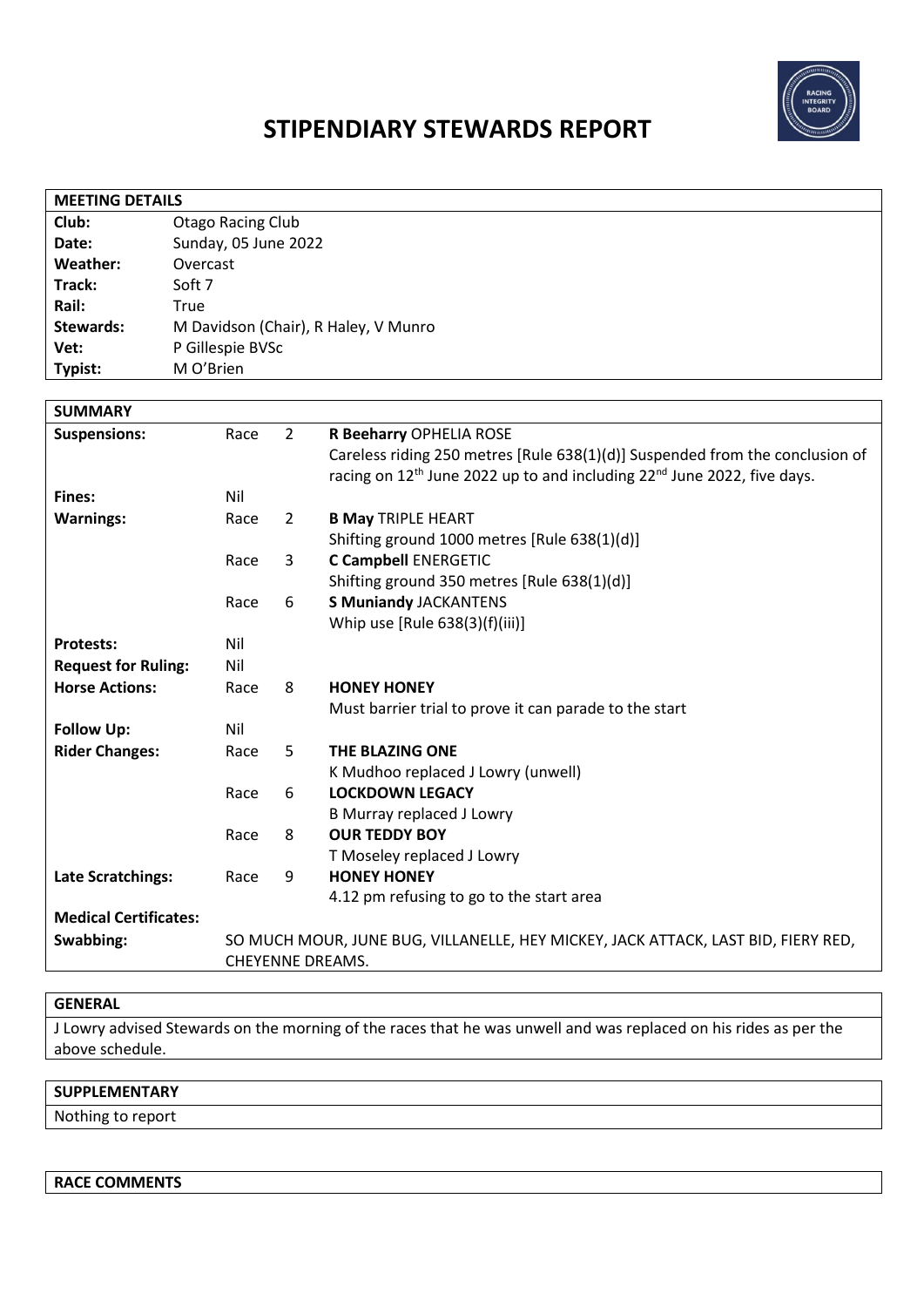| Race 1 | <b>POSITIVE SIGNS 1600m</b> |  |
|--------|-----------------------------|--|
|        |                             |  |

**ORAKA PLAYBOY** (A Balloo) – Slow to begin.

**SO MUCH MOUR** (T Mitchell) – Over raced in the early stages before moving forward to the lead.

**BLUE EYED SUSIE** (T Moseley) – Lay in throughout the run home.

**DIRECT FLIGHT** (C Barnes) – Rider advised that the mare had had a good run throughout but when placed under pressure had failed to respond and had been very disappointing.

Due to a time malfunction no official time was declared.

## **Race 2 ALLEVIATE ADMINISTRATION 1200m**

**THISTLE DO** (T Moseley) – Slow to begin. When asked to comment on performance rider advised the gelding had been out paced in a fresh up state and in his opinion may be looking for more distance but would take natural benefit from today's outing.

**SELFIE** (K Mudhoo) – Began awkwardly losing ground. Dictated outwards passing the 250 metres.

**OUR CLARRY** (Y Atchamah) – Over raced through the early stages.

**TENNESSEE ROCK** (R Mudhoo) – Placed in restricted room passing the 1000 metres when TRIPLE HEART shifted in before being straightened by its rider.

**TRIPLE HEART** (B May) – Crowded and checked passing the 250 metres.

**B May** (TRIPLE HEART) – Issued with a warning for allowing his mount to shift inwards passing the 1000 metres crowding TENNESSEE ROCK who had to be steadied.

**R Beeharry** (OPHELIA ROSE) – Admitted a charge of careless riding under Rule 638(1)(d) for allowing his mount to shift ground outwards passing the 250 metres dictating SELFIE outwards who in turn crowded and checked TRIPLE HEART. After viewing the videos and hearing submissions, the Adjudicator imposed a suspension from the conclusion of racing on  $12<sup>th</sup>$  June 2022 up to and including  $22<sup>nd</sup>$  June 2022, five days.

**Race 3 HAPPY BIRTHDAY SIMON HARVEY '42' MAIDEN 2200m**

**VORALTO** (B May) – Over raced through the early and middle stages getting its head up on a number of occasions.

**CLARA MONCRIEFF** (A Balloo) – Steadied to avoid heels passing the 350 metres.

**ENERGETIC** (C Campbell) – Held up early in the run home having to shift ground outwards passing the 350 metres to find clear racing room.

**C Campbell** (ENERGETIC) – Issued with a warning when allowing his mount to shift outwards crowding CLARA MONCRIEFF who had to be steadied away from heels passing the 350 metres.

## **Race 4 OTAGO RUGBY FOOTBALL UNION 2200m**

**NEVETS** (T Moseley) – Fractious in the barrier and reared prior to the start. Rider advised he had a nice trip throughout but when placed under pressure the mare failed to respond and was disappointing.

**RINGBOLT** (K Mudhoo) – Began awkwardly.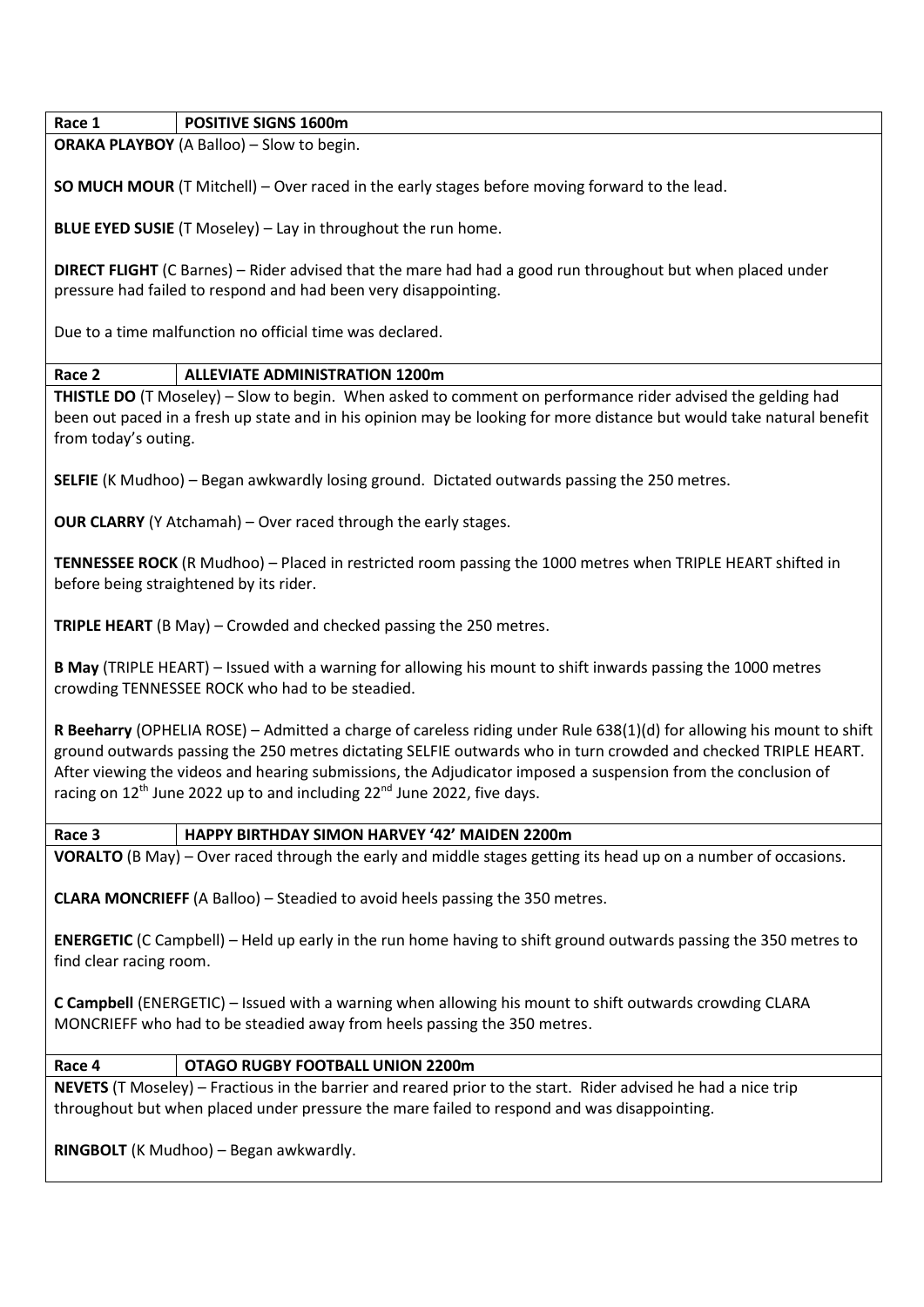**NO RIGMAROLE** (T Mitchell) – Fractious in the barrier and reared prior to the start.

**KITTY POWER** (C Barnes) – Crowded at the start losing ground.

**THE LOST BOYS** (B Murray) – Gave ground from the 600 metres finishing a distant last with B Murray advising he had been under pressure a long way from home and could offer no tangible excuse. A post-race veterinary examination revealed no abnormalities. The connections advised they would be reassessing the racing career of the gelding.

### **Race 5 TAIERI PREM COLTS MAIDEN 1200m**

**MY DEGREE** (M Taylor) – Slow to begin. Lay inwards passing the 200 metres and as a result had to be steadied off heels at this point.

**HIDALGO** (D Montes de Oca) – Hampered at the start losing ground.

**THE BLAZING ONE** (K Mudhoo) – Began awkwardly losing ground. Held up for clear racing room in the early part of the run home and then was denied a marginal run passing the 175 metres going to the line not fully tested by its rider.

**CHOUX MACHER** (L Callaway) – Raced three wide without cover throughout.

**QIJI SPIRIT** (C Barnes) – Raced wide without cover for the majority of the event.

**UNUSUAL AFFAIR** (T Moseley) – Had to be steadied passing the 1000 metres when over racing and awkwardly placed on heels.

**RAGHALLAIGH** (C Johnson) – Held up for clear racing room throughout the run home and was denied a run passing the 200 metres having to shift ground back inwards going to the line not fully tested by its rider.

#### **Race 6 RAY WHITE MAIDEN 1400m**

**HIGHLAND WHISPER** (T Moseley) – Slow to begin. Shifted out passing the 600 metres making contact with CHAMPAGNE GOLD who was unbalanced. T Moseley was advised to exercise greater care.

**LOCKDOWN LEGACY** (B Murray) – Slow to begin.

LAST BID (C Campbell) – Raced three wide without cover throughout.

**MIDNIGHT JANE** (T Mitchell) – Raced keenly in the early stages.

**CHAMPAGNE GOLD** (C Barnes) – Bumped and unbalanced passing the 600 metres.

**SHOW US PLENTY** (Y Atchamah) – Had to be shifted out across heels passing the 200 metres to find clear racing room.

**S Muniandy** (JACKSANTENS) – Issued with a warning under Rule 638(3)(f)(iii) for striking his mount when out of contention.

**Race 7 SPEIGHT'S 1400m**

**GLAMOUR** (S Wynne) – Shifted out abruptly at the start hampering outside runner.

**SENTIENT** (B May) – Knuckled leaving the barriers.

**SHE'S GOT THE LOOK** (K Mudhoo) – Slow to begin.